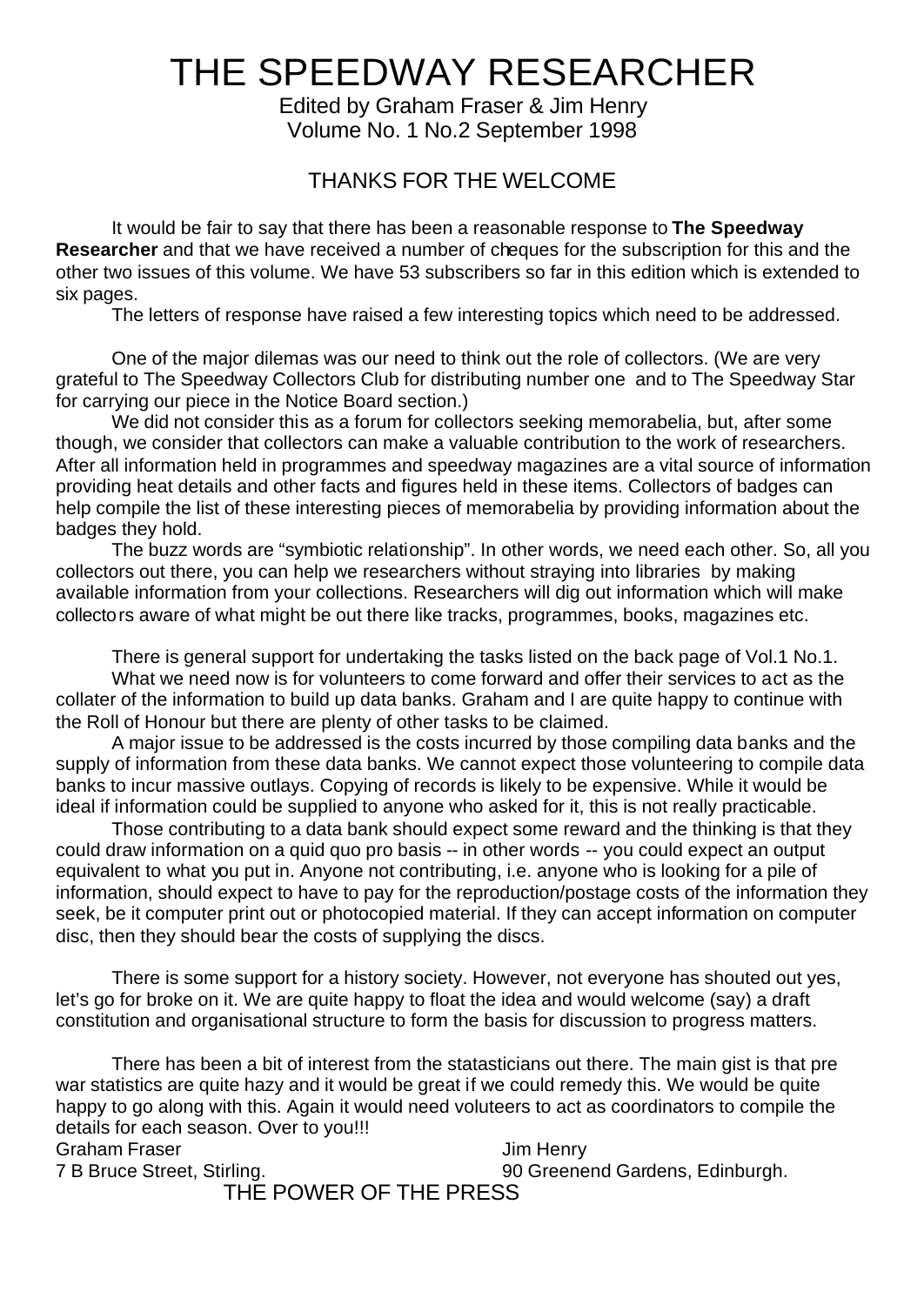There are a huge number of dedicated speedway publications which carry information on speedway meetings and these are most helpful to those undertaking speedway research.(We will carry an article on these soon.)

 However, there are other sources of information held in printed form which are worth examining in your quest for knowledge. We refer to the ubiquitous newspaper and to non dedicated sports and motoring magazines.

It is difficult to generalise about the information content of newspapers as this can be quite variable from track to track and meeting to meeting. Some reports, like those of Marine Gardens in the The Scotsman (Edinburgh) from 1928 to 1931 are absolutely brilliant and provide all the meeting details you are ever likely to need. Some completely ignore the sport and carry absolutely no information at all like one of the Preston papers published while Farringdon Park was in full swing. Ayr 1937 might never have happened if you read one local rag.

In some instances newspapers published some distance from the track, quite unexpectedly, carry very good reports. Examples of this are the paper published in Blackburn which carries Preston reports and the Crewe newspaper which has fairly detailed reports on the activities at Warrington at least in 1930.

For some reason the pre war coverage tends to be better than the post was era. (However, it is often what they did not say that leaves you frustrated.) Post war berevity could be because of the restrictions on newsprint at this time which means that reports are often restricted to a couple of lines.

The newspaper is also a source of photographs. Action from rare tracks like Huddersfield, Thorne, Stainforth, and Whitley Bay have all been captured by photographers and recorded for posterity. The only trouble is that press photographs are often poorly reproduced in the original papers or ruined by the binding process, and, as a result, copies taken from them are also of poor quality. Newspaper photographs are made up of a series of dots and reproduction, even in this computer enhanced era, can cause problems.

 They also raise the problem dragon of copyright and reproduction fees, an issue not to be treated lightly. More on that topic in a future edition.

Newspapers are usually held in two forms, hard copy and microfilm. Hard copy is the library speak for the original newspapers and many of the older volumes are starting to show signs of distress. Licking fingers to turn pages is a no-no! This rots the paper as it promotes damaging chemical reactions in the ancient newsprint which often showers out of old newspapers. Be careful as you turn the pages and report any damage you find and report immediately any accidental damage you may do yourself.

In some cases some greedy selfish B\*\*\*\*\*\*S have ripped out pages or selectively torn out articles and pinched speedway articles. In defence of speedway historians the article has usually been football related. One exception was the copies of Motor Cycle held in the Mitchell Library in Glasgow. Only recently have the speedway pages been restored by way of photocopies of most of the missing pages.

The other format is microfilm. 35mm photographs of the pages. The quality is very very variable and, depending on the viewer available, can range from superb to terrible. Winding on can, in certain circumstances, induce motion sickness. Some are printed in negative form where the black and white has been reversed.

There are now very good directories listing which newspapers remain available and where they can be found. Once you've identified the source, contact the library in advance as viewers may be limited and booking could be necessary. In some libraries the use of viewers is rationed so don't expect to stay all day. (If a library has more than one reading room, do ask if you could look at the material in another section where microfilm readers may be under less pressure.) It also allows you to confirm opening times in this age of cuts. Some places are not open every day. Asking for books to be placed on reserve for the day of your arrival can also help maximise your efforts.

 Finally, please be kind and polite to library staff. They are usually very helpful, long suffering people and they will help you where ever possible.

Back copies of newspapers are sometimes held by the publishers. Some are prepared to allow access while others just refuse point blank. Some can be held in pretty inhospitable conditions.

An example of one classic newspaper find is carried on the Back Page.

### NEWS FROM THE FRONT LINE

Issue No. 1 of The Speedway Researcher drew in quite a number of letter with ideas for the SR project. We will try to cover these in future editions but here are a couple ofsuggestions/comments. let us know what you think.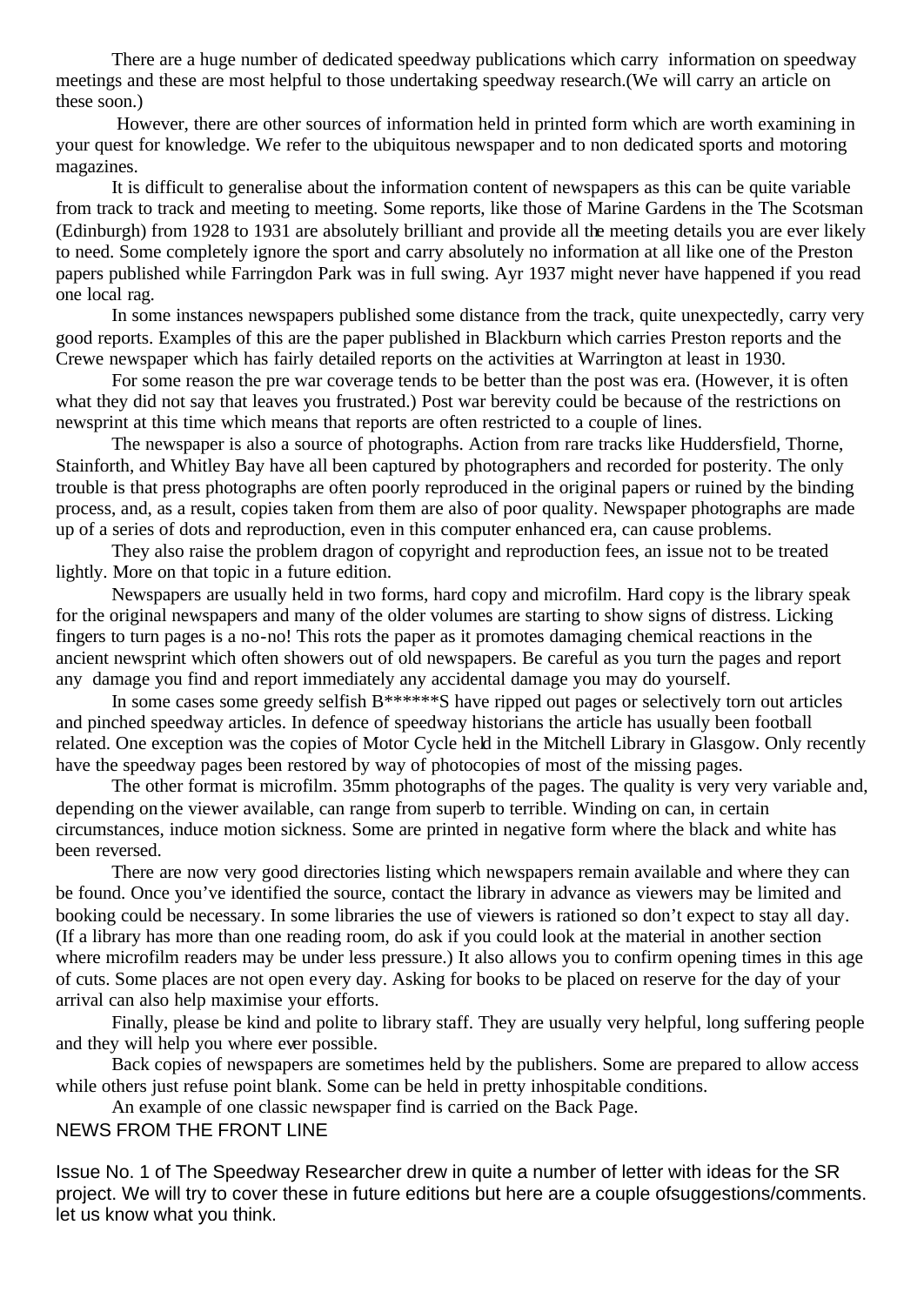There were quite a few people who thought we should try to set some kind of stabdardised format for information storage eg. meetings/heat results - there are examples from other sporting hsitory bodies like football and cricket which could guide us here. Paper v Computer - this debate even efects speedway research! It has been suggested that information, especially statistics are best stored on computer (discs), which would make information exchange so much easier. However, we know from other letter that much research is held on "old fashioned" paper. We think that both formats are equally valid. However, if any of you are thinking of going down the computer route, we will try to offer the advice and expertise of our members.

### A FEW IDEAS

Here are a few new ideas that have occured to us since issue No. 1.

Race Jackets/Body Colours : have you ever been frustrated by being unable to find out what design &/or colours these were, particularly if you are interested in pre war and obscure team like Burnley ? Old photos can help with designs but not colours and it would be valuable to catalogue all available information. there are quite a number of collectors of items out these items out there who could perhaps help.

The stated aim of The Speedway Researcher is to encourage research and the exchange of information - but we'd lioke to think that much of this research might end up published in some format. We would positively encourage researchers to submit extracts of their research for publication in other magazines - The Vintage Speedway magazine is an obvious target, but why not try the Speedway star or Five One. Another possiblity is The Speedway Collectors Club magazine that usually carries history items. Why not give them a try - nothing ventured, nothing gained! If we grow we could publish items too!

As we indicate on page 1, we currently have 53 subscribers to The Speedway Researcher, which is great but we know there are still more researchers out there. You may know of such people or just paople with an interest in speedway history (there's still lots of tracks to be discovered and others that have not been researched) - SO PASS THE WORD ABOUT The Speedway Researcher and let's see if we can hit the 100 subscriber mark by Vol. 2 No.1 (June 1999). Talking of the future - as well as expanding the subscription list, we would also like to think that The Speedway researcher could grow its number of pages as well as with even more varied contents, pictures etc. It would be good if we could grow to a size where we could perhaps publish or assist in the publication of subscribers research material. However, we must walk before we can run and we are mindful not to price our subscription rates too high, as we want to remain an allinclusive network.

### DATABANK REMINDER

We thought it would be helpful to remind subcribers of our suggestions for databanks from Issue No.1, so that you can see if there are any of these projects that you might like to volunteer to coordinate.

1.A record of all speedway tracks in GB & Ireland. 2. A 6" or 1: 10,000 O.S. map record of each track. 3. A record of all speedway meetings. 4. A record of all riders who took part in meetings. 5. A record of photographs of speedway racing and riders published in contemporary newspapers and non-speedway published sources. 6. A record of every programme issued for speedway events. 7. A record of all speedway books handbooks & track magazines published. 8. A record of all speedway badges. 9. A record of all films and videos of speedway racing. 10. A record of machines used for speedway racing. 11. A Roll of Honour with details of riders killed on speedway tracks.

### OUR FRIENDS OUT THERE

Here are details of some more colleagues who have advised us of research work they are undertaking. Can you help ?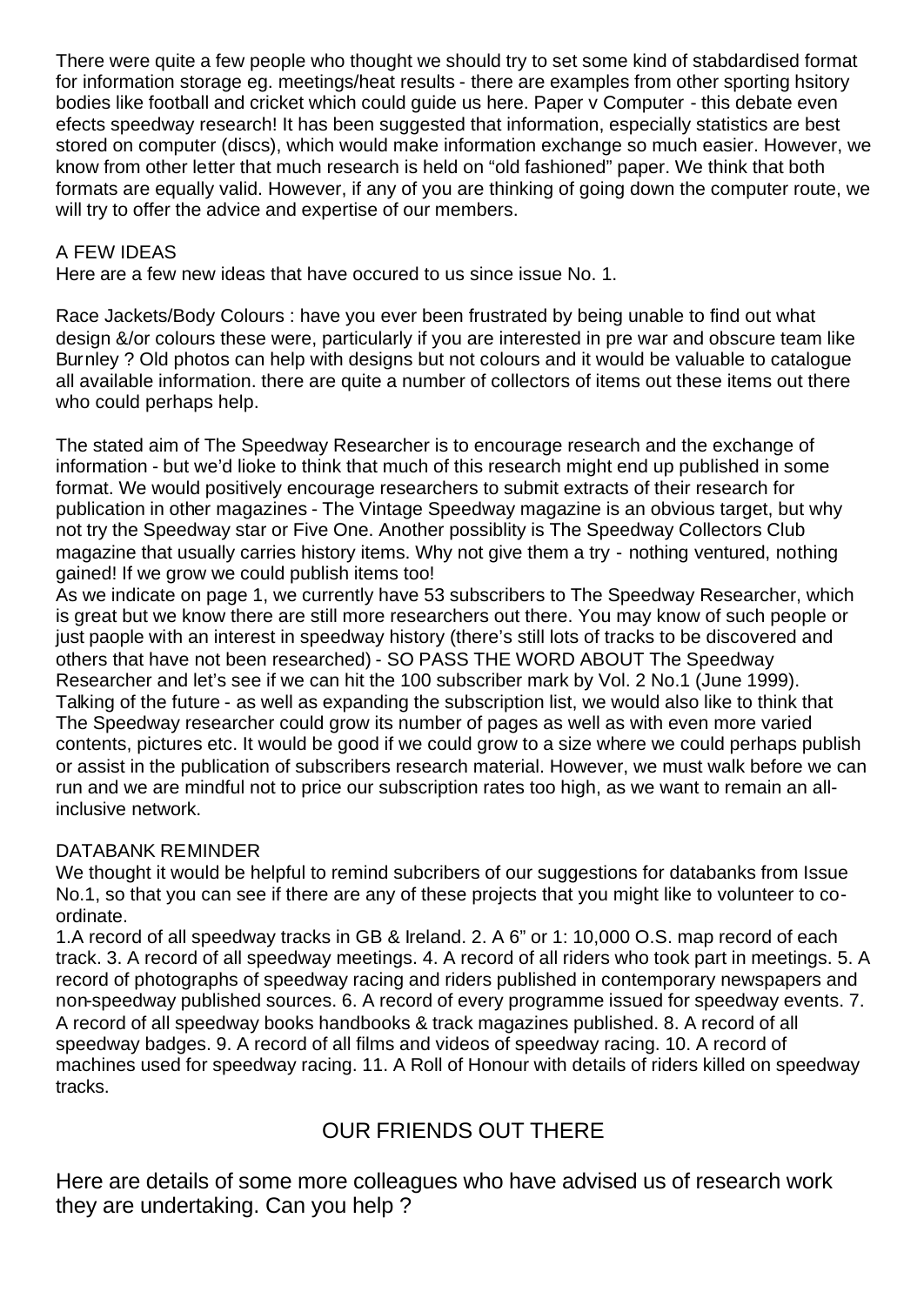HUGH VASS111 Arthurview Crescent, Danderhall, Dalkeith, Midlothian, EH22 1QS Tel : 0131 663 6974

Hugh has varied interests ranging from the Provincial League of 1960 to 1964, the seasons 1939 and 1946, and the pre war era in general. Hugh has managed to compile a record almost every Provincial League match but is short of just three - Yarmouth v Bradford 16.8.60; Middlesbrough v Stoke 24.8.61 and Wolverhampton v Hackney 13.9.63. He would welcome help to complete his records (from anyone with marked programmes) and help to verify his information.

Hugh is looking for meeting details,in addition to that published in the Speedway News for the39 and 46 seasons and similar data for the pre war era.

#### KEITH FARMAN 230 Beccles Road, Gorlston - On - Sea, Great Yarmouth, NR31 8AH Tel : 01493 668139

Keith is the Yarmouth Speedway Historian and is "Dedicated to keeping the memory of the Bloaters alive. His main interest is Yarmouth. He has match reports and race details of all home meetings and a profile of all the riders who rode for the Bloaters 1948 to 1953. Keith still needs a photo of Jimmy Golding and more information on Peter Harris, Bill Maddern and Doug Wells. Keith also needs heat details of the away meetings in 1948, especially the first away team meeting at Hull 24.2.1948. High on Keith's current agenda is researching the pre-war meetings in his local area Norwich - Lowestoft - Bradwell - Yarmouth - Fackenham and is also interested in Newmarket. He has spanned 1928 to 1938 so far. He would like any information about Fred Levis (Arthur Reynolds), Jack Sharpe (Jack Smythe) or any one who rode in the 1930 meetings at local tracks. He is seeking information on ACU track permits.

#### TREVOR JAMES 14 Keats Road, Greenmount, Bury, Lancashire BL8 4EP Tel : 01204 886959

Trevor's main interest is Belle Vue and he considers that he has 99.9% of the dates for the meetings raced at the famous club's circuits. He is also interested in Belle Vue's away exploits and is compiling a record of the Aces on the road.

Another great research project being undertaken by Trevor is the compilation of an accurate record of the 1929 Dirt Track League and accurate records of the Northern Leagues of 1930 and 1931. The published records for these are by no means accurate and Trevor would welcome details of any meetings from tracks he has not yet researched. The associated cup competitions are on Trevor's research menu. (The 1929 Dirt Track League KO Cup was won by Preston !!)

Finally, if you are loking for information about Salford (Albion Speedway), Warrington, Rachdale and Liverpool (1928 to 1929), Trevor may be able to help you.

Send us details of your research work for inclusion in this section. A quarter A4 in the format above.

## CAN YOU HELP ?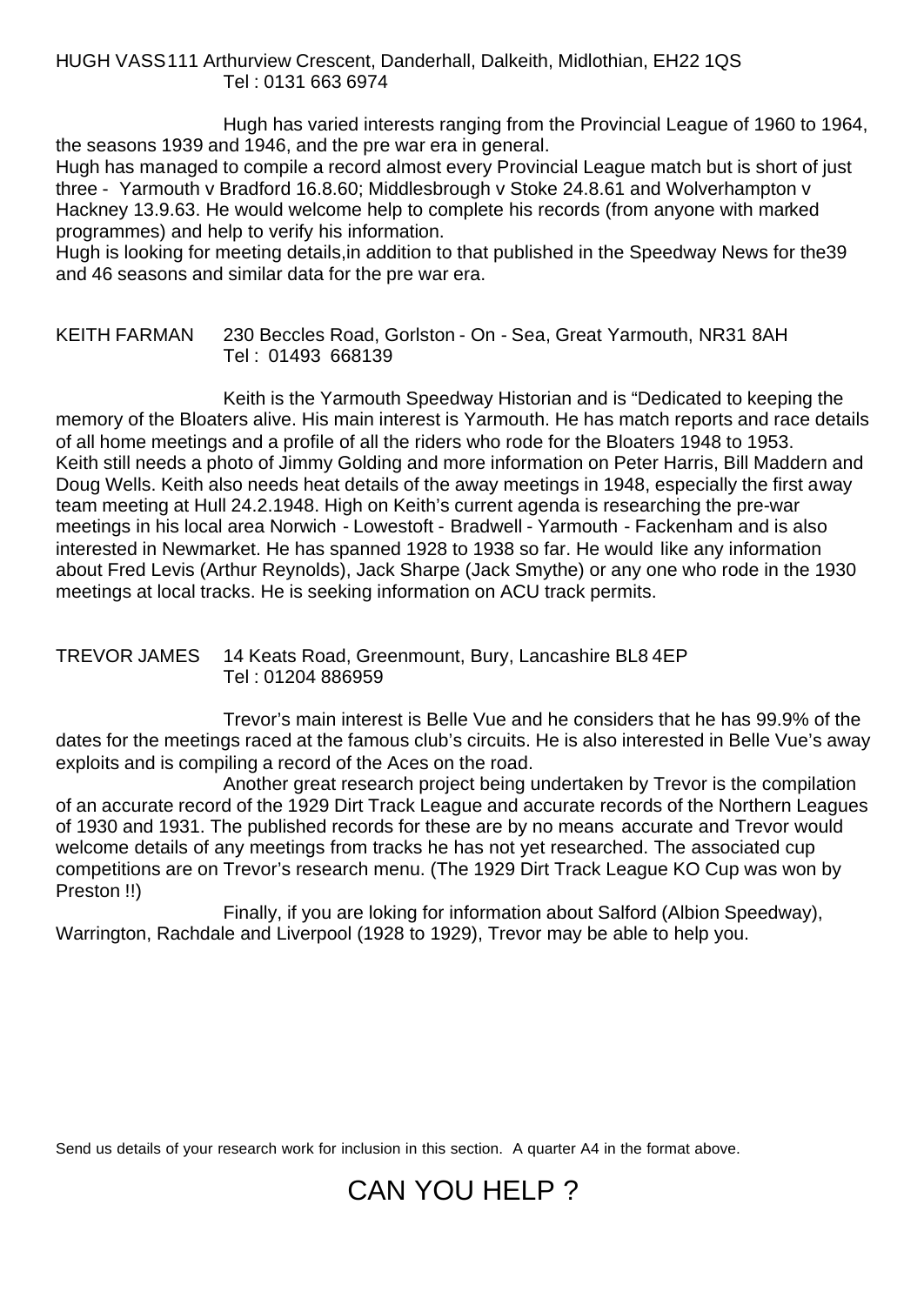We will use half a page to set out the information requirements of researchers. Just let us have the details and we will list them here free of charge to subscribers. Pease supply name, address, telephone/fax number and requirements. Keep the list of specific requirements (eg meeting details) to a reasonable length, say 20 meetings maximum at any one time.

Jim Henry (Editor) : requires the heat times for the Fleetwood v Edinburgh match of 5.10.1948.

John Sampford, 2 Fairfield Ave, Grays, Essex : requires heat details and any newspaper reports of the matches ridden by Rayleigh Rockets and Rayleigh Rovers 1956 to 1957.

Carl Croucher, 4 Whitmore St, Maidstone, Kent : is interested in details of speedway meetings 1928 to date, which featured sidecar racing. Also interested in purely sidecar meetings at speedways. (Could be some interesting discoveries as Jim Henry has seen a photograph of sidecar racing at Cowley Stadium, Oxford which was late 1920s - early 1930s.)

Bob Norman, 25 Bampton Avenue, Chard : Is researching Weymouth Speedway 1954 - 1984. Bob is particularly interested in receiving details the activities of Weymouth riders in meetings which did not feature the team (eg open meetings and world championship rounds.)

Vic Bircher, 7 Derwent Close, Tangmere Chichester : is seeking details of a possible Sheffield v Southampton meeting staged sometime in late 1929.

## Offers Of Help !!!

This section will be devoted to offers of help. Offers should be as below.

Jim Henry (Editor) is prepared to provide details of Glasgow meetings 1928 - 32 and 1939 - 40 to genuine researchers pursuing track or rider specific studies. (Full meeting details of Marine Gardens, Edinburgh 1928 - 31 and 1938 - 39 have been published by Friends of Edinburgh Speedway.)

Graham Fraser (Editor) can provide details of preston home meetings (1929 - 32), Burnley (1929), Brighton (1928), Portsmouth Copnor (1928 -1929), Swindon Gorse Hill (1928) to genuine reseracher.

Vic Bircher, (address as above) is prepared to seek out meeting details for meetings at Southampton.

### !! Who Is Researching What !!

We will try to keep this list going and build it up as a regular feature.

Leicester : Alan Jones : (Details in No.1.No1); Preston : Graham Fraser : (Editor), Chalton : Graham Fraser, Swindon Gorse Hill : Graham Fraser, Bristol : John Jarvis (No1. No.1), Glasgow Nelson : Jim Henry (Editor), Glasgow Carntyne : Jim Henry, Glasgow Celtic Park : Jim Henry, Glasgow White City : Jim Henry, Yarmouth : Keith Farman (This edition), Weymouth : Bob Norman, Rochdale :Trevor James (This edition), Warrington : Trevor James, Salford : Trevor James, Belle Vue : Trevor James. Provincial League 1960 -64 : Hugh Vass (This Edition).

THROB STUFF ON THE DIRT TRACK By A.J.Essman (Glasgow Evening News 24.05.1929. Meeting 21.05.1929) "Three women to every man...."

The words of the old music hall ditty spring from memory's storehouse each time I see the crowds line up outside Glasgow's dirt track, and when I study the composition of the spectatorate within the stadium. Run right down the list on Britain's sporting calendar and not one can return a more striking degree of popularity among the womenfolk than does this recent importation from Australia. There must be a reason.

Why does Miss 1929 crowd the stands and "bleacher" at Ibrox, heedless of the hustings, maybe tired of tennis but pleased to stand for two hours in one place, in the role of spectator ? Those leather coated damsels whose bright